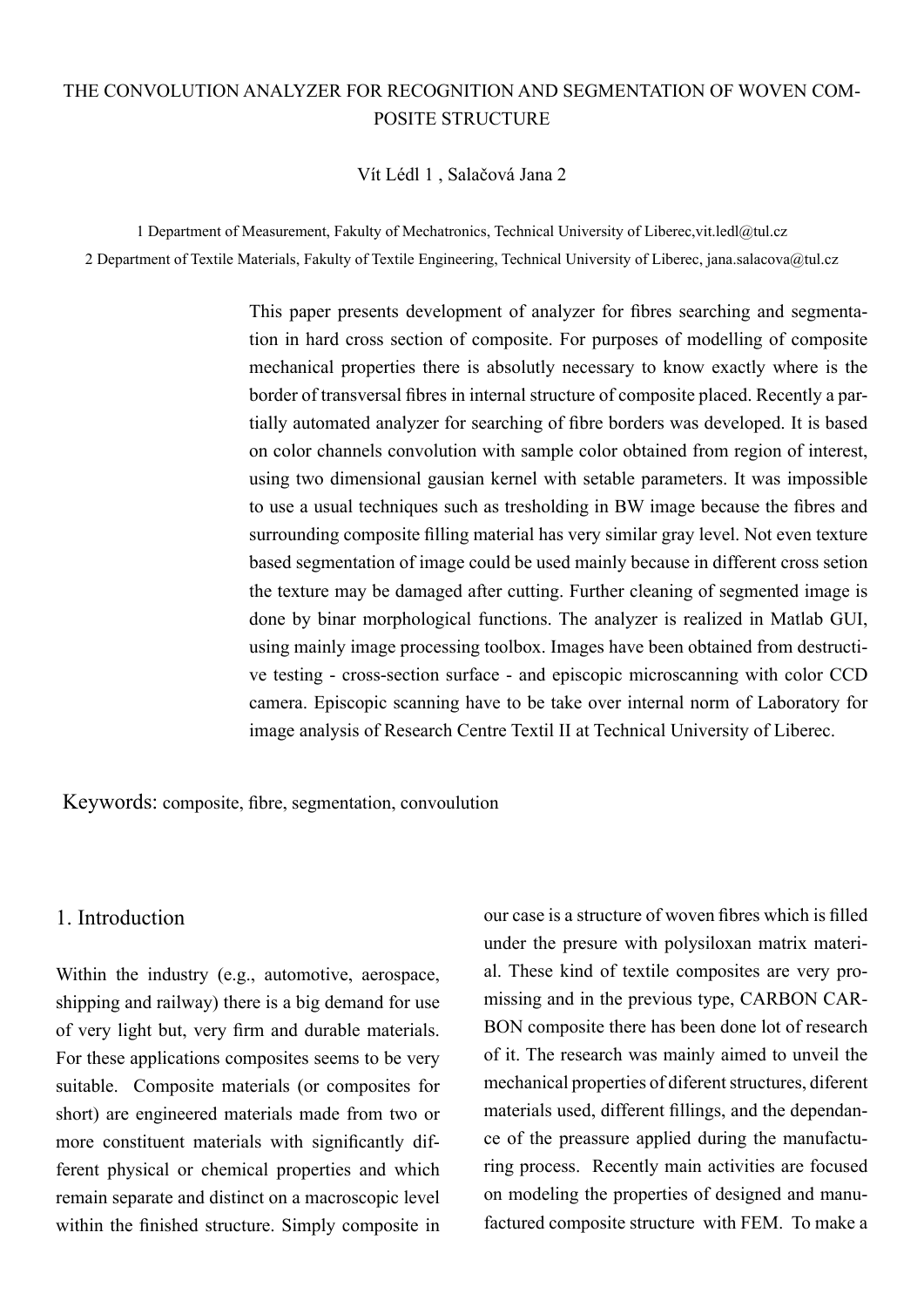

*Fig 1. Part of crossection of composite structure the darkest areas are the crossection of transverzal fibres which needs to be segmented* 

good FEM model exact knowledge of physical propertis of internal structure is necessary. It means we have to know the properties of fibres used for woven structure, physical properties of matrix, exact positions of fibres in the composite structure after the pressing etc.. The physical properties of fibre structure, matrix and applied presure are usualy well known. The problem is to find out the exact position of fibres in internal structure of composite, their shape change after hot pressing and behaviour of voids (small bubles) in matrix. First, crossection of fibres must be obtained and precise scanning of surface of crossection must be made by the microscopic color photographs. And then the shapes of vodis and presed fibres must be find. Many samples must be meassured to get some god statistics. Previously finding the shapes of borders and position of fibres and voids has been done manualy by the hand held drawing by computer mouse technique. Because this technique was very time consuming and demanding for patience and concentration, some other automated or semiautomated techniques has been inquired. First the technique for searching for voids, based on binar matemathical morphology has been developed [1] and succesfuly tested. Semiautomated analyzer for searching for voids is working with BW image, tresholded from color BMP images captured and put together (popis o mikroskopickopovem snimani a naslednem skladani obrazku par radek) the segmantation of voids could be done with use of binar mathematical morphology, but it is not the case where the fibres must be segmented. The fibres in crossection has very similar gray level and in the tresholding proces there is unacceptable lost of information. Some other technique has to be employed. Experiments with texture based segmentation were run, but turned void. The possible way is ...color" convolution with sample color selected from region of interest.

#### 2. Color convolution analyzer

In general fourier transform of convolution is product of fourier transform of image and fourier transform of kernel.

Two dimensional convolution is written as.

$$
y(m,n) = x(m,n)^* h(m,n)
$$

it discrete form is [2]

$$
y(m, n) = \sum_{k=0}^{M-1} \left( \sum_{l=0}^{M-1} (h(m-k, n-l) \times x(k, l)) \right)
$$

Because the image of crossection of composite fibres has very fine texture of regions. The convolu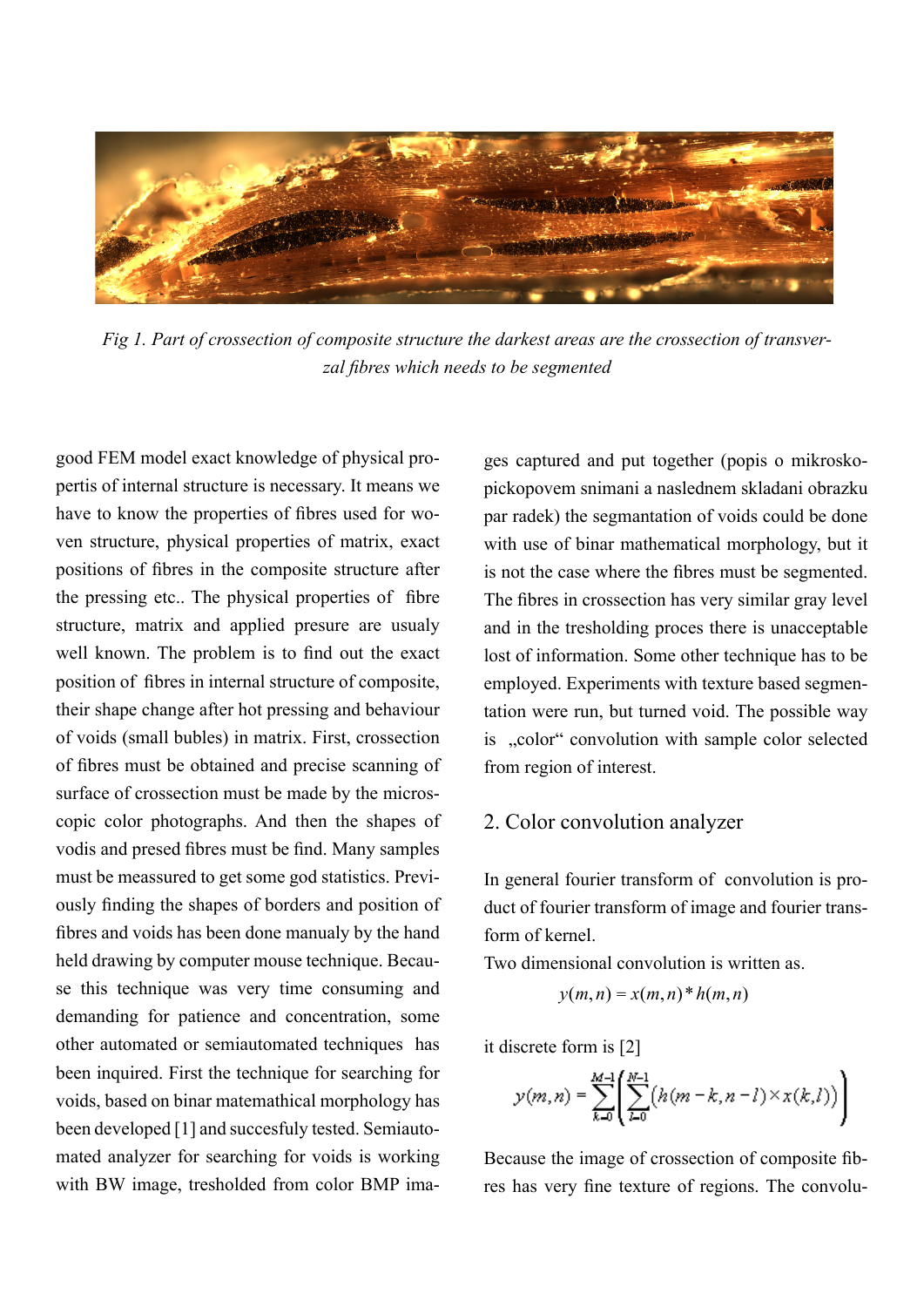tion is used for filtring and smoothing of the input image. Image is smoothed by gausian kernel. And the size of kernel is choosed in dependence of texture detail. For very precise recognition of regions of interest convolution in all three color chanels is used. The results from chanels must match othervise the pixel is not evaluated as a region of interest pixel. First user will choose the sample of region of interest. In practise there is a tool in the application for selecting of small area from composite crossection image, usualy rectangular area is selected with mouse cursor from region of fibre. Average color of selected region is computed first and it is displaed to user for visual comparison with expected average colour from fiber crossection. This then work as learning set. It can happen that sample region was selected very small and then the error from matrix (material surrounding the fibres) color can occure.



*Fig. 2. The crossection of internal structure and two selected samples of averaged color first region is selected corectly, but the second is showing color which is not representativ for the region of interest.*

In the case the sample color is very different from expected average color of pressed fibre crossection another selection of sample region must be made. When good sample color is obtained and approved by user the convolution and color chanel comparison proces may begin. Gaussian kernel is used For convolution

$$
G(x, y) = \frac{1}{2\pi\sigma^2} e^{-\frac{x^2 + y^2}{2\sigma^2}}
$$

We tried different values of sigma and choosed the value which matched perfectly our needs.



*Fig. 2. Gausian kernel*

Usual use of convolution would be to apply it in one step and compute it for whole image. For our needs seems to be better to compute it for every single pixel and emediatelly compare the resulting color of pixel with averaged sample color from user selection. Gausian kernel is applied to the image in such a way that it works as weight function and for every pixel of the crossection the weighted average of surounding pixels is computed. It makes in principle the information of colors in pixels level little bit blured (in dependence of sigma and size of the gausian window), but it is much beter for edge preservation, then the average. Bluring the information helps not to resolve every single detail in structure of fibres. It is the case of convolution filtering of high frequencies. As it was said the information of color weighted average is taken as a color of central pixel of gausian window in position (x, y) and is compared with sample color but there is some tolerance in its exatct RGB chanels values, just say aproximatelly  $\pm$  5 levels in 8 bit representation (0 - 255 levels).

For different kind of materials different tolerance